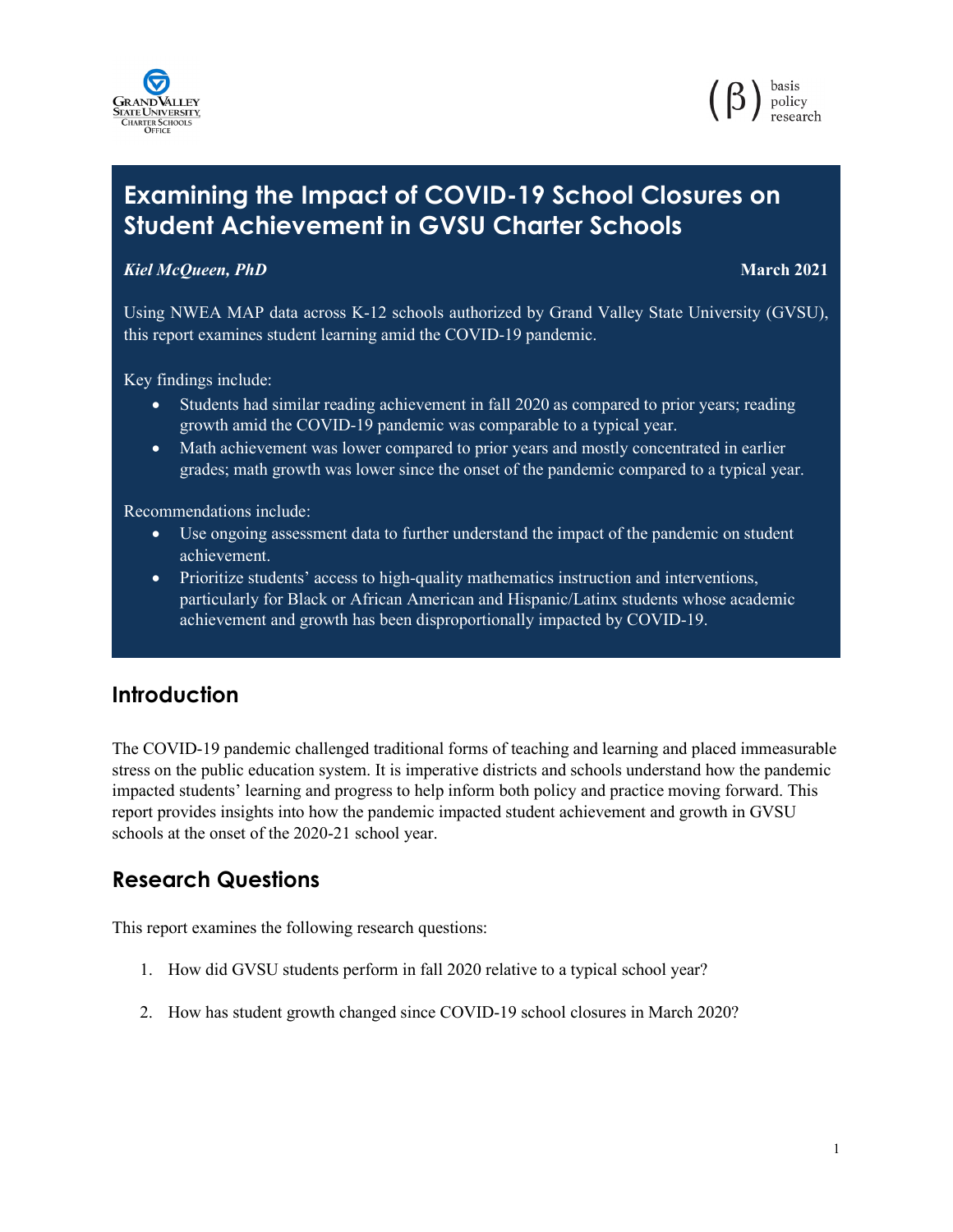#### **How did GVSU students perform in fall 2020 relative to a typical school year?**

Basis researchers examined how students in grades 3-8 scored in reading and math in fall 2020 compared to students in the same grade in prior years. This approach assumes prior years represent a more "typical" year as compared to fall 2020. We selected median achievement percentiles to represent how "typical" students (or students at the  $50<sup>th</sup>$  percentile) scored year over year<sup>1,2</sup>. Moreover, we restricted the sample to GVSU schools who (a) administered the NWEA in fall 2018, 2019, and 2020 and (b) tested at least ten students in each grade-level participating in NWEA administration. The sample includes 37,280 students across 31 GVSU schools from fall 2018 to 2020<sup>3</sup>. Finally, student demographics by grade are comparable year over year (See Appendix A).

## *Students had similar reading achievement in fall 2020 as compared to prior years.*

Figure 1 displays the median achievement percentiles in reading in fall 2018, 2019, and 2020. Results indicate students in fall 2020 scored at similar achievement percentiles relative to prior years. Moreover, students in third and seventh grade scored at higher achievement percentiles in 2020 relative to prior years. Finally, Figure B1 in Appendix B indicates median achievement percentiles in reading for different groups of students were also comparable across years.



**Figure 1: NWEA MAP achievement percentiles in reading by grade-level in fall 2018, 2019, and 2020** 

<sup>&</sup>lt;sup>1</sup> We applied NWEA 2020 MAP Growth norms to all years included in the sample.

<sup>&</sup>lt;sup>2</sup> Basis researchers consulted the fall 2020 NWEA Report to inform sample, measures, and analytic strategy. The NWEA Report can be accessed here: https://www.nwea.org/content/uploads/2020/11/Collaborative-brief-Learning-during-COVID-19.NOV2020.pdf

<sup>&</sup>lt;sup>3</sup> The sample by year includes approximately 12,400 unique student identifiers.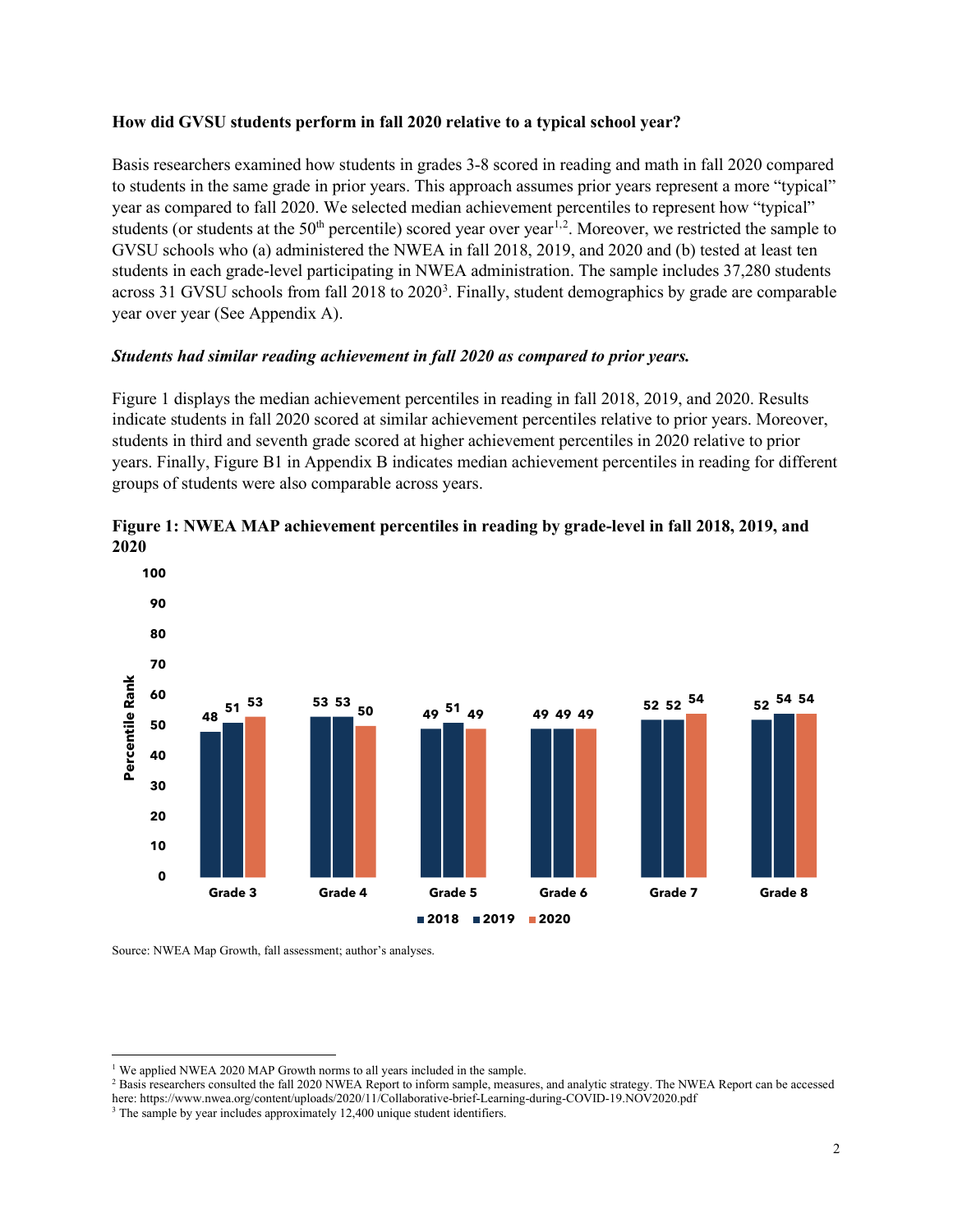## *Math achievement in fall 2020 was lower compared to prior years; achievement differences were greater in earlier grades.*

Figure 2 displays the median achievement percentile in math since 2018. Achievement across grade levels in 2020 was lower compared to prior years. While math achievement is lower across all grades, achievement differences were particularly large in third through fifth grade. Specifically, median achievement percentile scores in 2020 were between 9 to 12 percentile points lower, on average, for students in grades three through five as compared to same-grade students in prior years. Moreover, results from GVSU schools are comparable to findings from NWEA's nationwide analysis of fall assessment data (Kuhfeld et al., 2020).





Source: NWEA Map Growth, fall assessment; author's analyses.

Finally, negative achievement trends in fall 2020 were consistent across different groups of students. While the negative trend is consistent across student groups, results in Figure 3 reinforce well-established historical inequities between student groups. Specifically, Black or African American students, across grades, are between 9 to 13 percentile points lower than other student groups; similarly, Hispanic or Latinx students have fallen further behind as compared to other students groups. This finding reinforces the urgency to provide Black or African American and Hispanic or Latinx students with equitable supports and services needed to improve academic outcomes.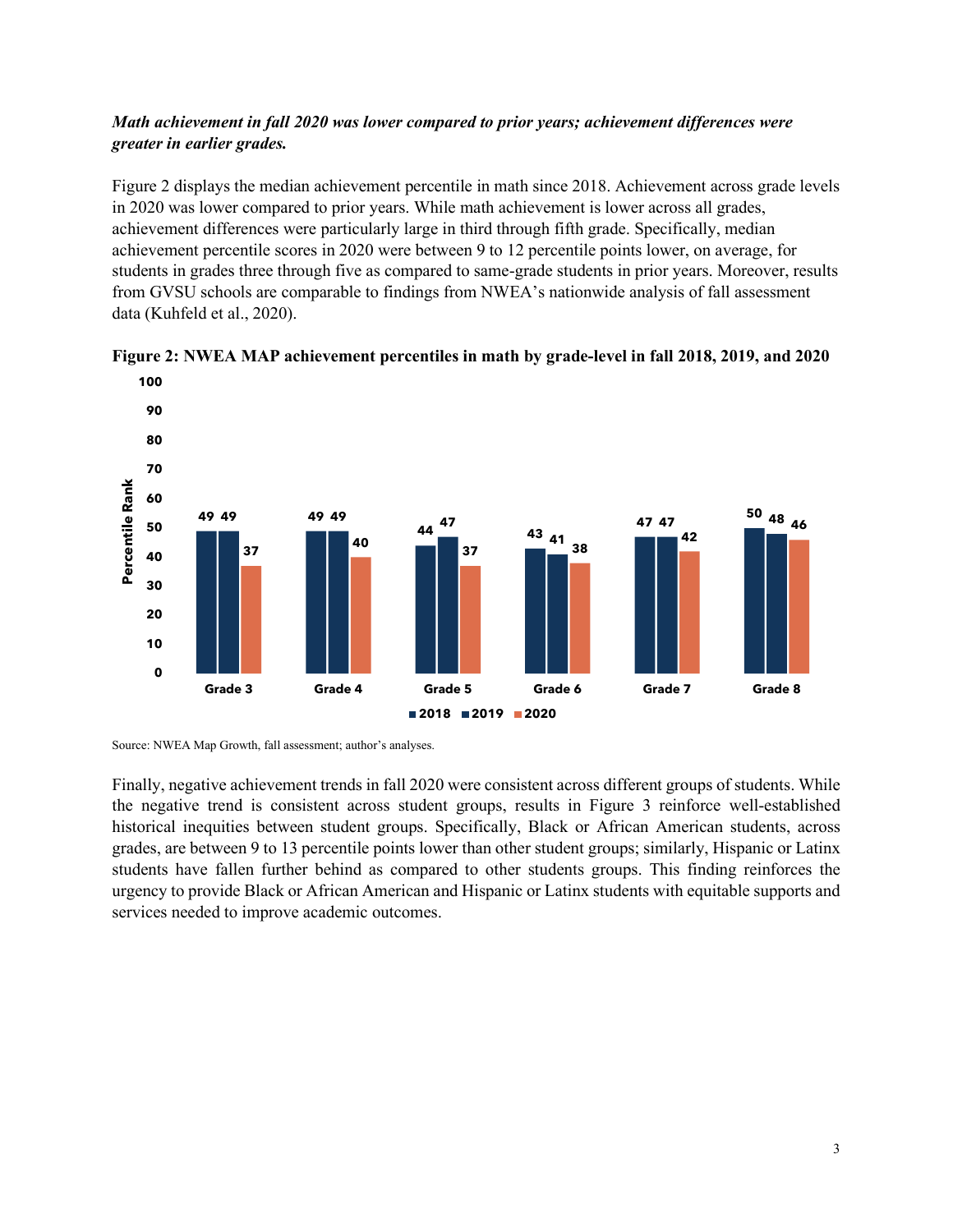

**Figure 3: NWEA MAP achievement percentiles in math by grade-level and race/ethnicity in fall 2018, 2019, and 2020** 

Source: NWEA Map Growth, fall assessment; author's analyses.

#### **How has student growth changed since COVID-19 school closures in March 2020?**

Basis researchers also sought to understand how student growth changed amid the pandemic. We used two different analytic samples to answer this research question. First, we restricted the sample to GVSU schools who (a) administered the NWEA in winter 2019, fall 2019, winter 2020, and fall 2020, (b) tested the same grade-levels each year and term, and (c) tested more than ten students in each grade-level by year and term. This restriction created two cohorts of students, including 1,417 students who tested in winter 2019 and fall 2019 and 1,431 students who tested in winter 2020 and fall 2020. We then compared the distribution in scores between the pre- (winter 2019 to fall 2019) and mid-COVID periods (winter 2020 to fall 2020). To account for younger students growing at faster rates, we also explored changes in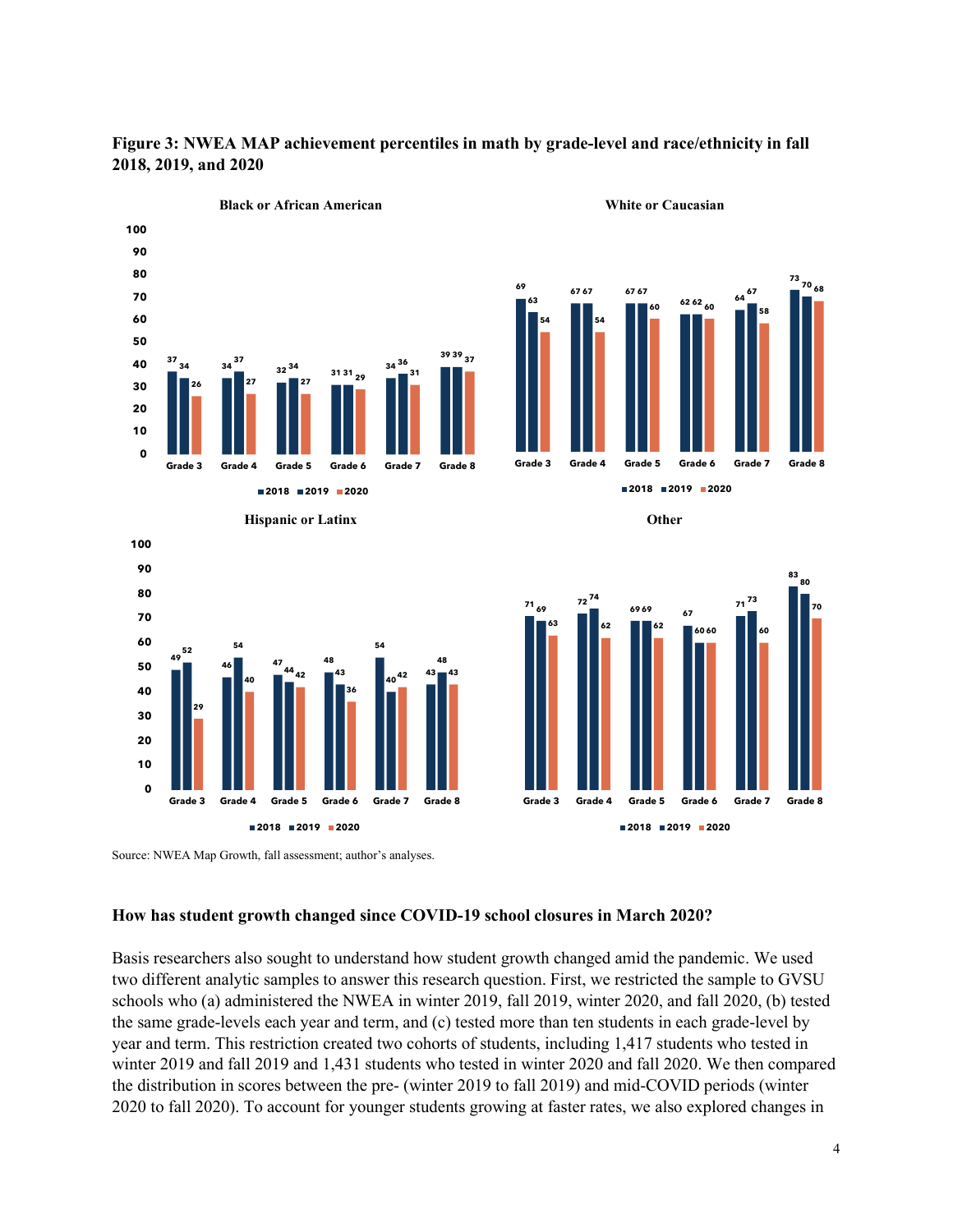normative achievement status by grouping students into deciles (e.g.,  $1\t{-}10^{th}$  percentile,  $11\t{-}20^{th}$  percentile, 21-30th percentile) using their percentile ranks in winter and fall terms. We then calculated the percentage of students who stayed in the same decile in fall 2020 compared to winter 2020 ("stayers"), the percentage of students moving up at least one decile in fall 2020 relative to winter 2020 ("movers"), and percentage of students moving down at least one decile in fall 2020 ("sliders"). We applied the same process to winter 2019 and fall 2019 data for comparison. A more detailed description of the analytic sample and strategy is included in Appendix A.

Second, we the restricted the analytic sample to students with complete data from all four NWEA administrations ( $n=1,273$ ). This restriction produced four longitudinal cohorts of students from third grade in 2018-19 to fifth grade in 2020-21 (n=393), fourth grade in 2018-19 to sixth grade in 2020-21  $(n=349)$ , fifth grade in 2018-19 to seventh grade in 2020-21  $(n=307)$ , and sixth grade in 2018-19 to eighth grade in 2020-21 (n=224). We then compared the median percentile rank for each cohort across the four NWEA administrations. This most restrictive analytic sample allows us to compare the same students over time.

#### *Reading growth amid the COVID-19 pandemic was comparable to a typical year.*

Figure 4 displays the distribution of within-student reading growth from winter 2019 to fall 2019 (blue) compared to winter 2020 to fall 2020 (orange) for students making the same grade transitions (e.g.,  $3<sup>rd</sup>$  to 4th grade). The distributions of RIT growth from 2019 to 2020 mostly overlapped, indicating comparable amounts of within-student growth from one grade to the next. Results presented in Figure 4 are equivalent to results found in NWEA's nationwide study (Kuhfeld et al., 2020).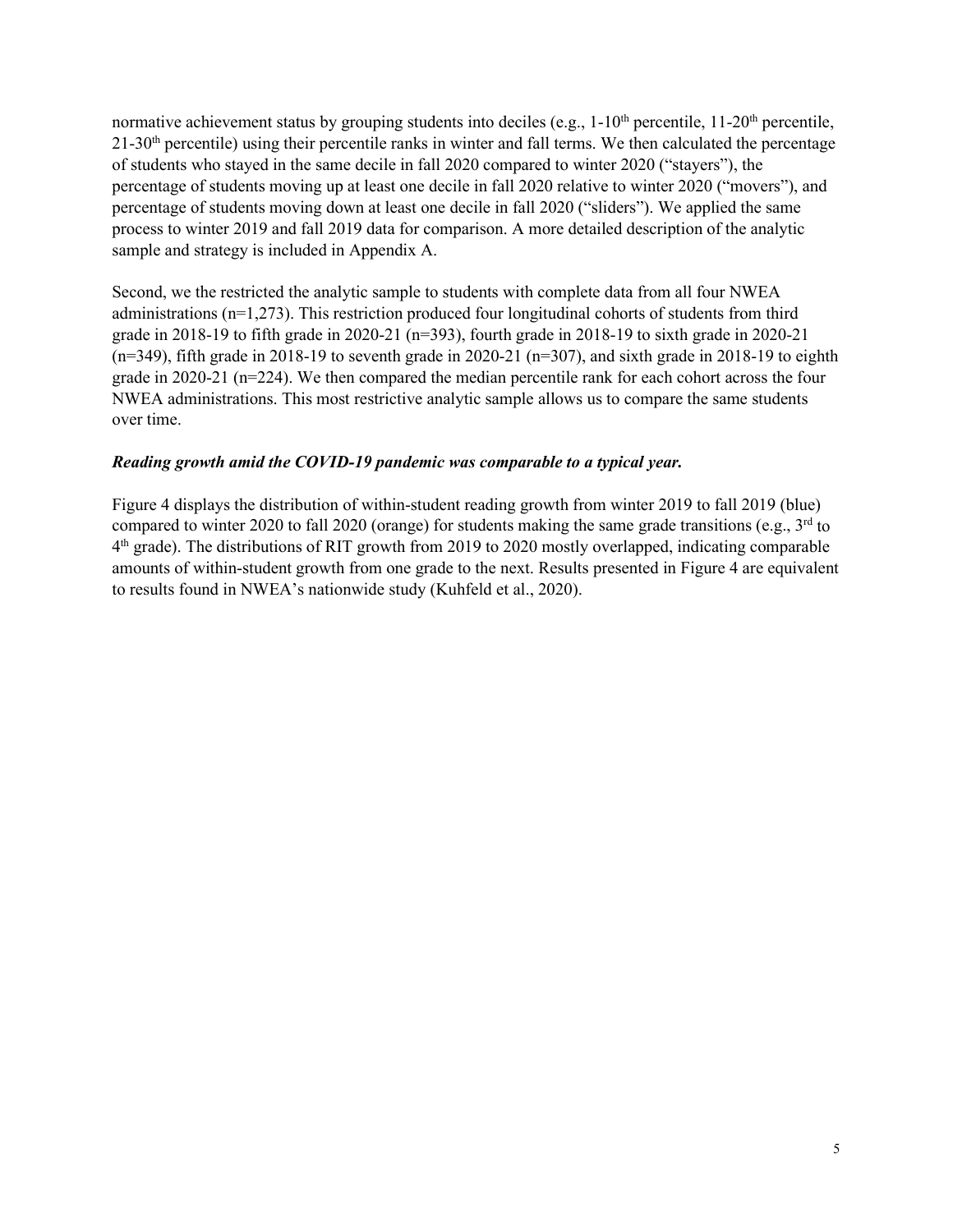

**Figure 4: Distribution of reading RIT score change from winter 2019 to fall 2019 and winter 2020 to fall 2020**

Source: NWEA Map Growth, fall assessment; author's analyses.

Note: The vertical grey dashed line represents zero growth. This translates to equivalent winter and fall test scores.

Alternatively, we examined differences in student growth patterns to understand if students changed their relative position in the NWEA percentile distribution since the onset of the pandemic. Figure 5 displays the percentage of students within each grade who moved down a decile or more ("sliders"), stayed in the same decile ("stayers"), or moved up a decile or more ("movers") from one year to the next in reading. Results indicate the percentage of sliders, stayers, or movers from one year to the next were comparable from 2019 to 2020. In most grades, the percentage of sliders across years were within one to three percent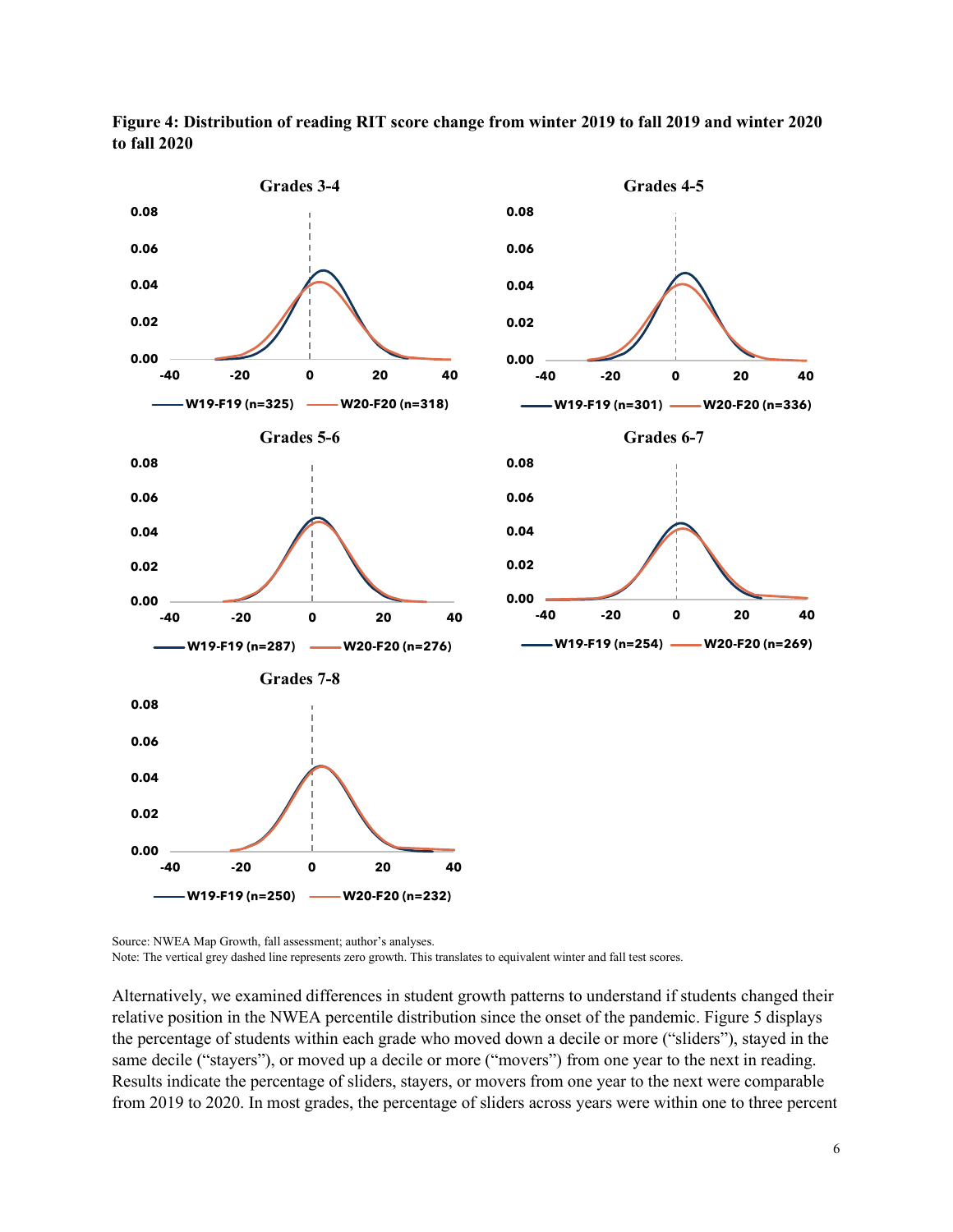of each other. The one deviation depicted in Figure 5 is a nine percent increase of sliders in grade five in 2020.





Source: NWEA Map Growth, fall Assessment; author's analyses.

Finally, we explored changes in normative achievement for students with valid test results for the four terms (winter 2019 – fall 2020) included in this report. This analytic sample allows us to explore withinstudent change over time. Results in Figure 6 indicate students' normative position across cohorts remained relatively constant (Cohort 1) or improved slightly (Cohorts 2-4). These results are consistent with the prior finding that reading achievement amid the pandemic remained relatively comparable to prior years.



**Figure 6: Change in students' relative position in math percentile from winter 2019-fall 2020**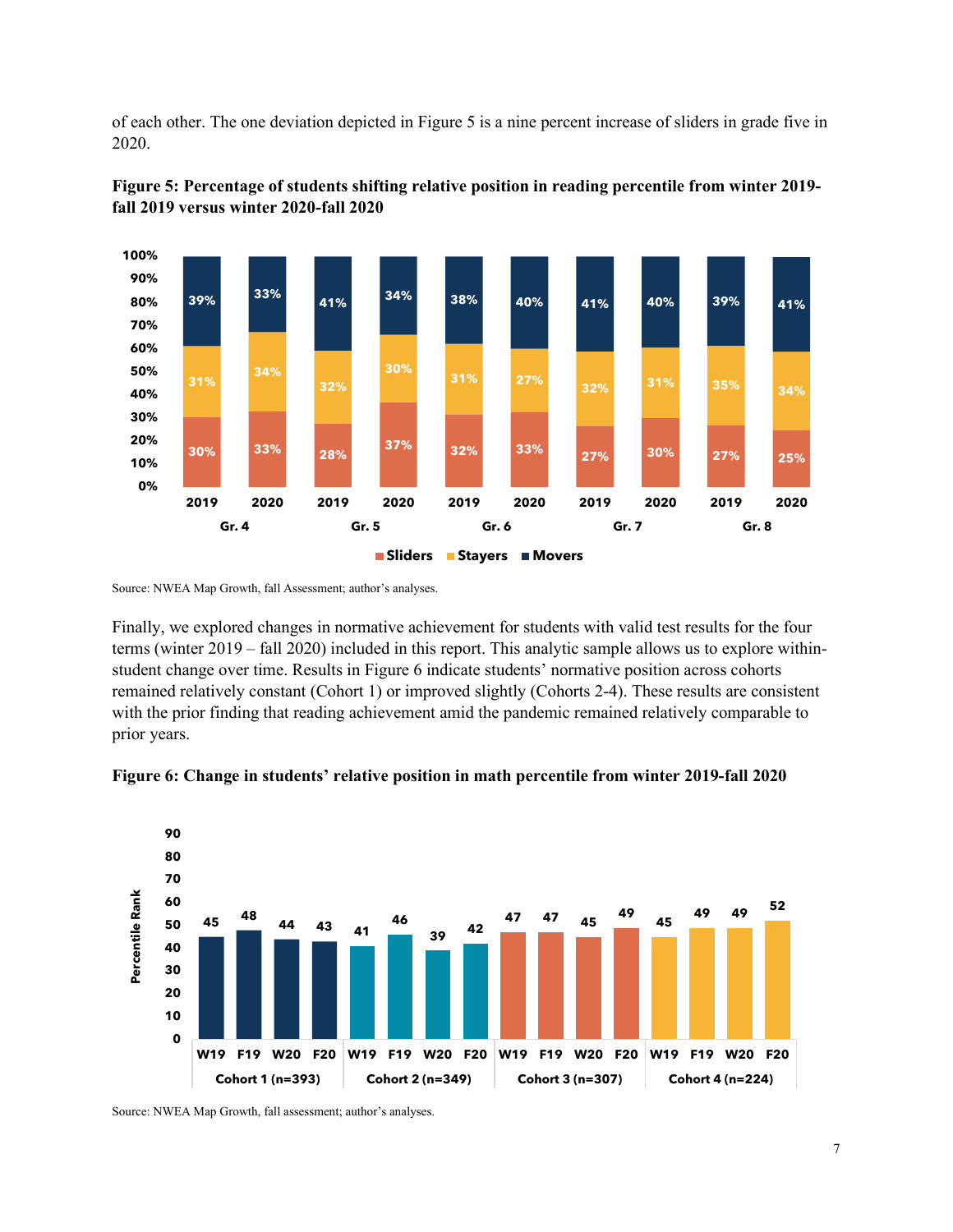## *Math growth was lower since the onset of the COVID-19 pandemic compared to a typical year; less growth was particularly noticeable in earlier grades.*

Figure 7 displays the distribution of within-student math growth from winter 2019 to fall 2019 (blue) compared to winter 2020 to fall 2020 (orange) for students making the same grade transitions. Results indicate a smaller proportion of students demonstrated positive math growth amid the pandemic as compared to the same period in 2019. Moreover, the discrepancy is particularly noticeable in the earlier grades. For instance, median growth in Grades 3 to 4 constituted a 5 RIT point increase from winter to fall 2019 compared to 1 point increase in 2020.





Source: NWEA Map Growth, fall assessment; author's analyses. Note: The vertical grey dashed line represents zero growth. This translates to equivalent winter and fall test scores.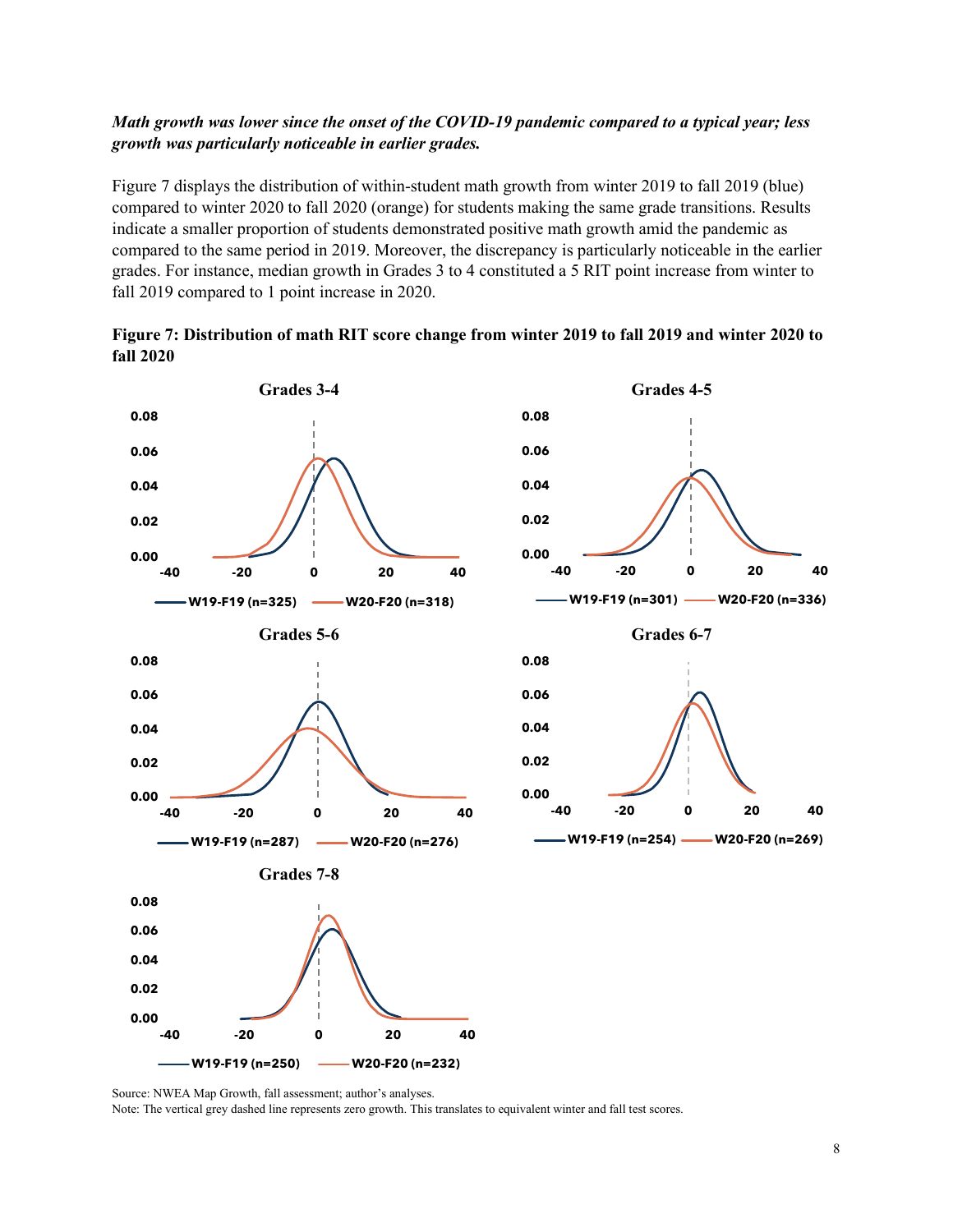Lastly, when we explore the percentage of sliders, stayers, or movers from one year to the next in math, approximately 11 to 23 percent more students moved down at least one decile from winter 2020 to fall 2020 as compared to the prior year (See Figure 8). For instance, 21 percent of students in Grade 4 in 2019 slid down at least one decile with that number more than doubling (44 percent) since the start of the pandemic. Results presented in Figure 8 follow a comparable trend to results presented in the larger NWEA study using nationwide data (Kuhfeld et al., 2020). Finally, figures displaying the percentage of sliders, stayers, and movers by student race or ethnicity is included in Appendix C.





Finally, results in Figure 9 indicate students' normative position in Cohorts 1 (Grade 3 in W19 – Grade 5 F20) and 2 (Grade 4 in W19 – Grade 6 F20) fell since the onset of the pandemic. The decline is particularly noticeable in Cohort 1 whose 8 percentile point drop deviates considerably from prior term trends. In contrast, the winter to fall decline in Cohort 2 is slightly less than the decline from fall 19 to winter 20. These results are consistent with the prior finding that the pandemic was particularly detrimental to math achievement in earlier grades.

Source: NWEA Map Growth, fall assessment; author's analyses.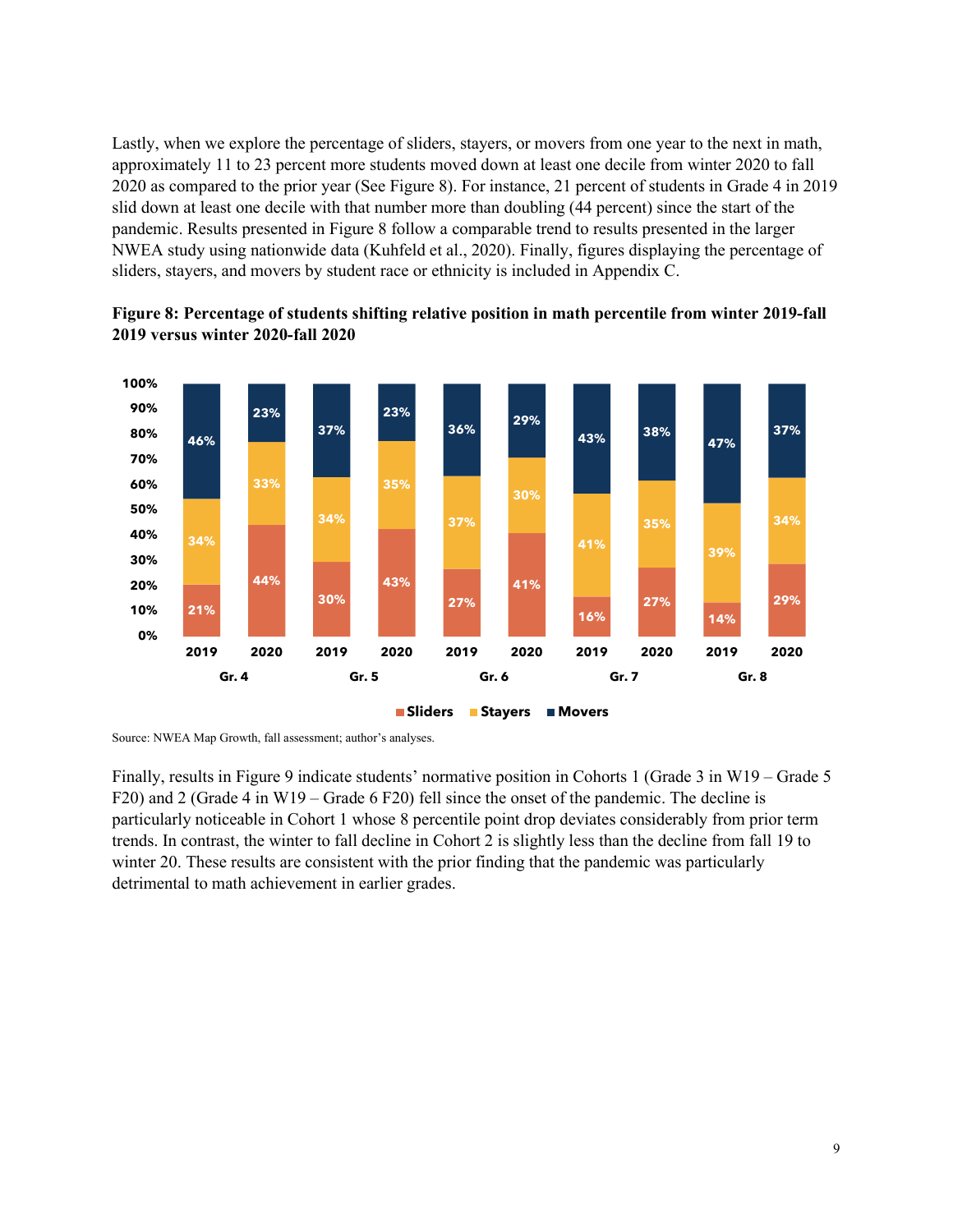

**Figure 9: Change in students relative position in math percentile from winter 2019-fall 2020**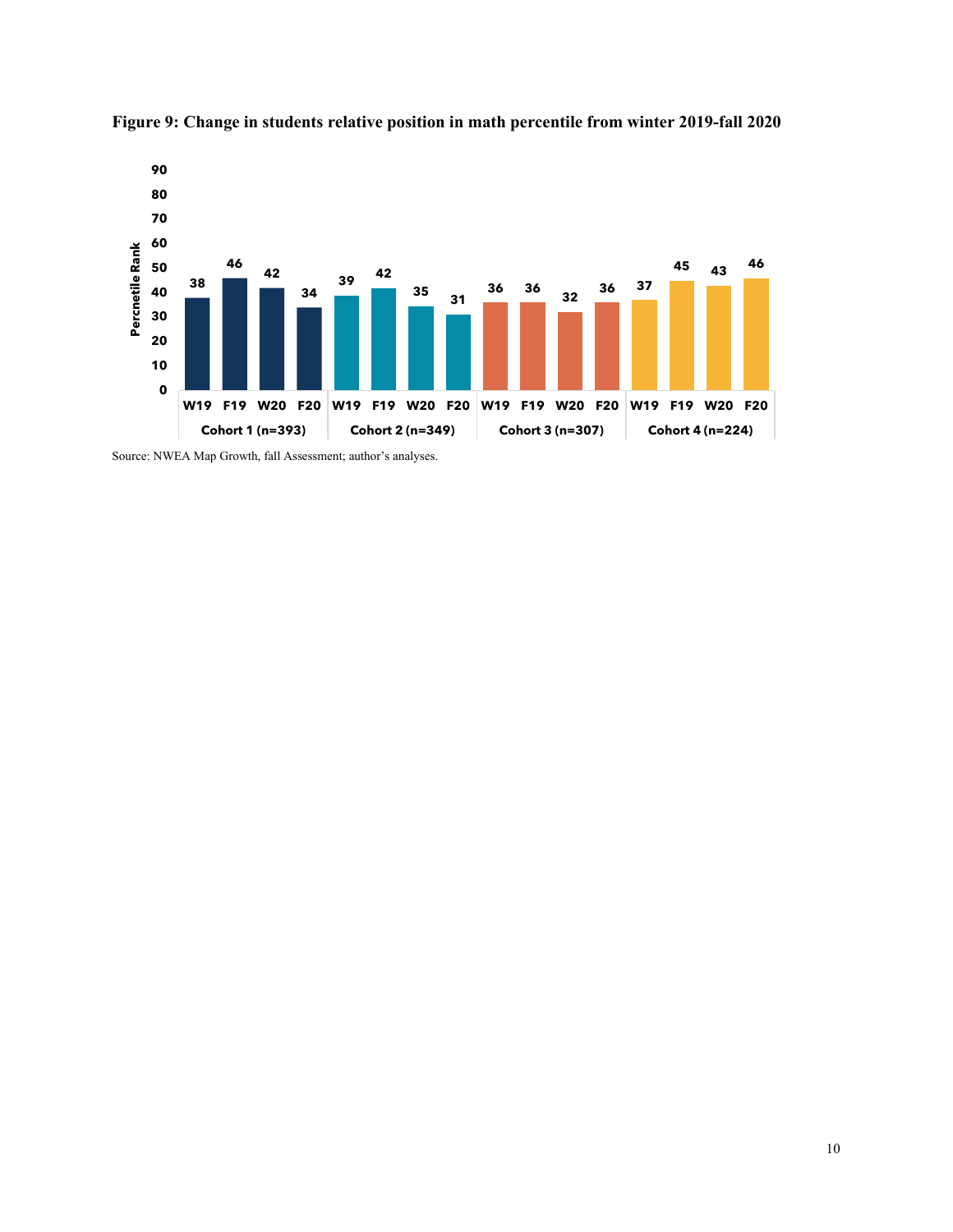## **Discussion and Recommendations**

Findings from this report provide emerging insights into how COVID-19 disruptions impacted student achievement in GVSU authorized schools. Results show uneven declines across subjects and grade-levels, thus deviating from the prevailing assumption there would be consistent declines. In reading, achievement percentiles for students entering GVSU schools in fall 2020 were mostly comparable, on average, to same grade students from prior years. Moreover, reading growth amid the pandemic was equivalent across grades to winter to fall growth in 2019. In contrast, math achievement in fall 2020 was lower compared to prior years, especially in the earlier grades, where students entered between 9 to 12 percentile points lower than same grade peers from prior years. Additionally, and of equal concern, math growth since the onset of pandemic was less compared to a typical year. Lower growth was particularly noticeable in earlier grades where approximately 41 to 44 percent of students moved down at least one decile in math.

Findings also highlight inequities across student groups. While math achievement declined across racial or ethnic groups, the pandemic has disproportionately impacted Black or African American students. Specifically, Black or African American students, across grades, are between 9 to 13 percentile points lower than other student groups in math. This finding emphasizes the urgency for providing Black or African American and Hispanic or Latinx students with necessary supports needed to improve academic outcomes.

This study used restrictive criterion to produce samples mostly comparable year over year; however, findings should be interpreted within the context of the study's main limitations. Specifically, only eight schools met the criteria for inclusion in the analytic sample addressing the second research question. Thus, the external validity of results is limited to the schools included in the sample. Moreover, remote NWEA administration might have impeded certain students from completing the fall 2020 assessment. Thus, it is possible results might not reflect the true impact of the COVID-19 on student achievement in GVSU schools. Considering these findings and limitations, we suggest the GVSU CSO and its stakeholders consider the following three recommendations when planning future research or network support.

## *Use ongoing assessment data to further understand the impact of the pandemic on student achievement.*

Student growth analyses featured in this report included a limited sample of schools due to the availability of winter NWEA MAP data. Including spring assessment data in future analyses would allow GVSU to understand what student growth looks like in a larger percentage of schools. For instance, GVSU could analyze how student growth from fall 2020 to spring 2021 compares to the same terms from prior years. These analyses would assist GVSU in understanding how the pandemic and ongoing implementation of hybrid learning continues to impact student achievement. Moreover, findings would help us understand if results from this report continue to persist over time.

## *Prioritize students' access to high quality mathematics instruction and interventions.*

While fall 2020 reading achievement is comparable to prior years, math achievement, particularly in earlier grades, is lower. Thus, districts and schools should consider how students will access quality math instruction or interventions. Moreover, equitable access to high quality math instruction is imperative given Black or African American and Hispanic or Latinx achievement is lower than same grade peers.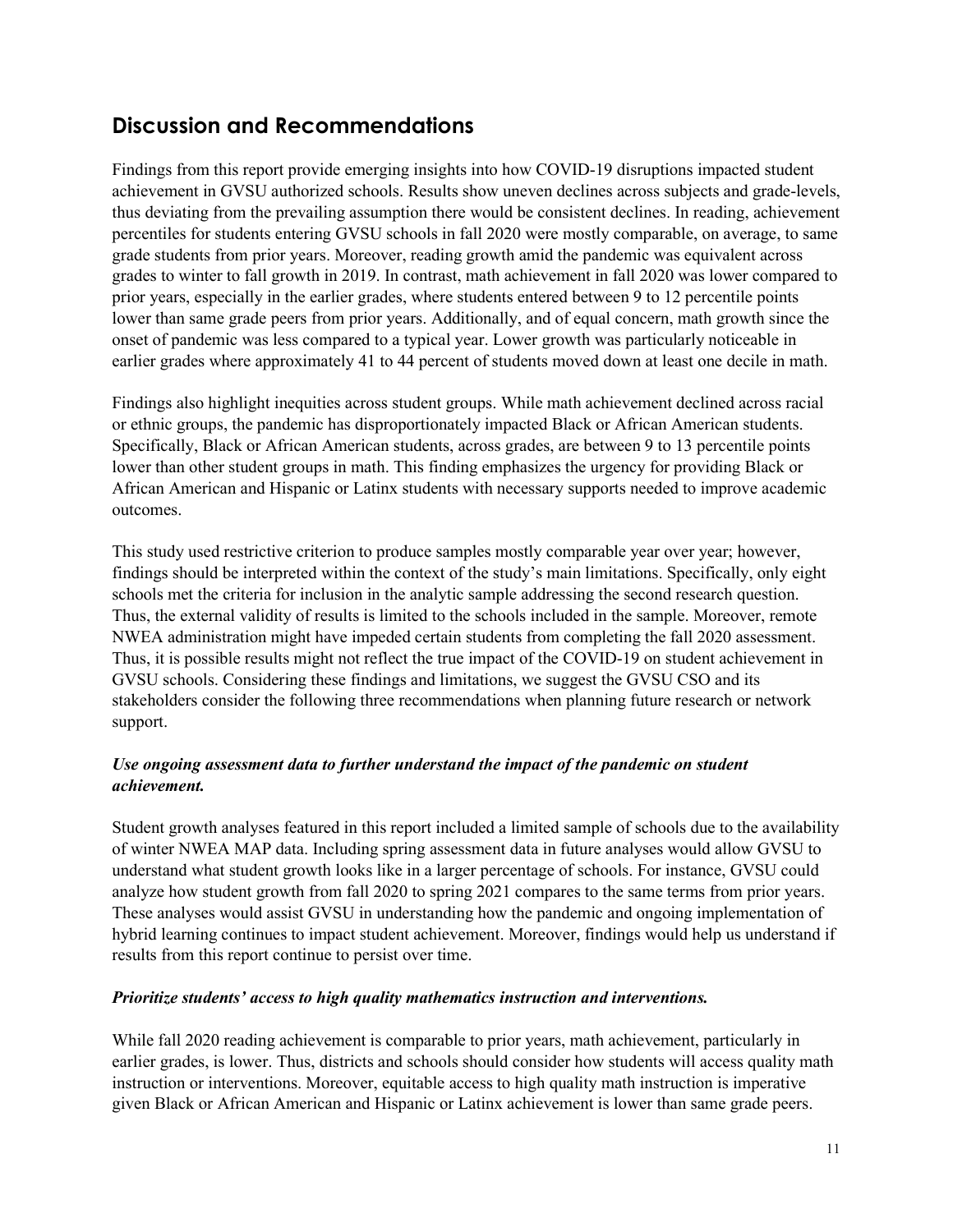Finally, the GVSU CSO might focus resources around supporting schools' capacity to implement high quality math instruction or interventions.

#### *Differentiate support to individual needs of network schools.*

This report features network wide student achievement and growth. However, results vary by school and grade level. Thus, it is important for the CSO to understand performance and trends by school to inform how supports could be tailored to unique needs of individual schools.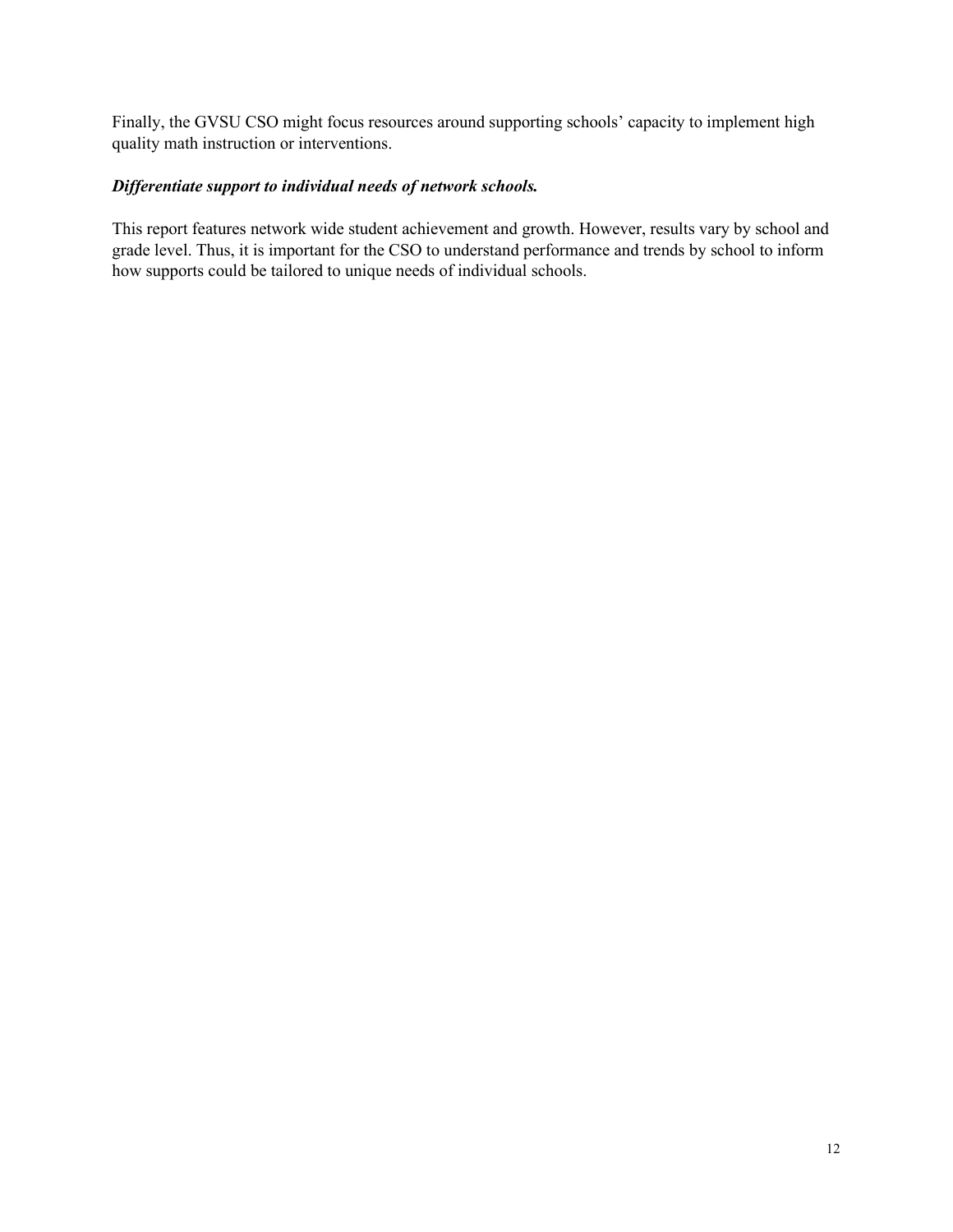# **Appendices**

## **Appendix A: Methods**

**Data Sources.** Findings are based on student-level NWEA MAP data provided by the GVSU CSO. The CSO shared fall and winter assessment data from 2018-19 to 2020-21, resulting in five testing administrations. Basis researchers did not request spring NWEA data to account for school closures in March 2020. Assessment data included students' school name, term (e.g., fall, winter), subject, RIT (Rasch unIT) score and test percentile. Finally, Basis researchers applied NWEA 2020 norms to 2018-19 and 2019-20 assessment data to ensure students' percentile ranks were based on same norms.

**Sample.** In total, 55,833 students in grades 3-8 had valid math and reading test data across five NWEA administrations. Basis researchers defined different analytic samples to reduce the degree to which changes to schools and students included in the sample influence changes in observed results for each research question. We discuss each analytic sample below.

*Analytic Sample 1.* The first research question explores within-grade comparisons between fall 2018 and fall 2020. Thus, we restricted the first sample to GVSU schools who (a) administered the NWEA in fall 2018, 2019, and 2020 and (b) tested at least ten students in each grade-level participating in NWEA administration. This analytic sample sought to reduce the extent changes in observed results is influenced by differences in students and schools who tested in fall 2020. In total, the first analytic sample includes 37,280 students across 31 GVSU schools from fall 2018 to 2020. Table A1 compares students in the fall 2018, 2019, and 2020 analytic sample by grade. In general, the sample of student tested in 2018, 2019, and 2020 by grade-level were mostly comparable in terms of gender and race/ethnicity. Moreover, the number of students tested each fall were mostly comparable.

*Analytic Sample 2.* Basis researchers developed two analytic samples to answer the second research question. First, we restricted the first analytic sample to GVSU schools who (a) administered the NWEA in winter 2019, fall 2019, winter 2020, and fall 2020, (b) tested the same grade-levels each year and term, and (c) tested more than ten students in each grade-level by year and term. This restriction created two cohorts of students, including those who tested in winter 2019 and fall 2019 and those who tested in winter 2020 and fall 2020. Table A2 provides the demographic characteristics of students tested in each cohort and grade-level. In total, 2,848 students comprised the first cohort (winter 2019 to fall 2019) and second cohorts (winter 2020 to fall 2020).. Moreover, the number and type of students by grade-level were mostly comparable across cohorts. The most salient difference was students moving from grade five to six in cohort two comprised nine percent more Black or African American students compared to the same grade-level combination the year prior. Moreover, we use student growth from winter 2019 to fall 2019 to estimate "typical" growth by grade pair (e.g., grades 6 to 7, grades 7 to 8) in pre-COVID settings.

Second, we restricted the second analytic sample to 1,273 students with complete data from all four NWEA administrations. This restriction produced four longitudinal cohorts of students from third grade in 2018-19 to fifth grade in 2020-21 (n=393), fourth grade in 2018-19 to sixth grade in 2020-21 (n=349), fifth grade in 2018-19 to seventh grade in 2020-21 ( $n=307$ ), and sixth grade in 2018-19 to eighth grade in 2020-21 (n=224). This most restrictive analytic sample allows us to compare the same students over time. Table A3 provides an overview of students' demographic characteristics included in the second analytic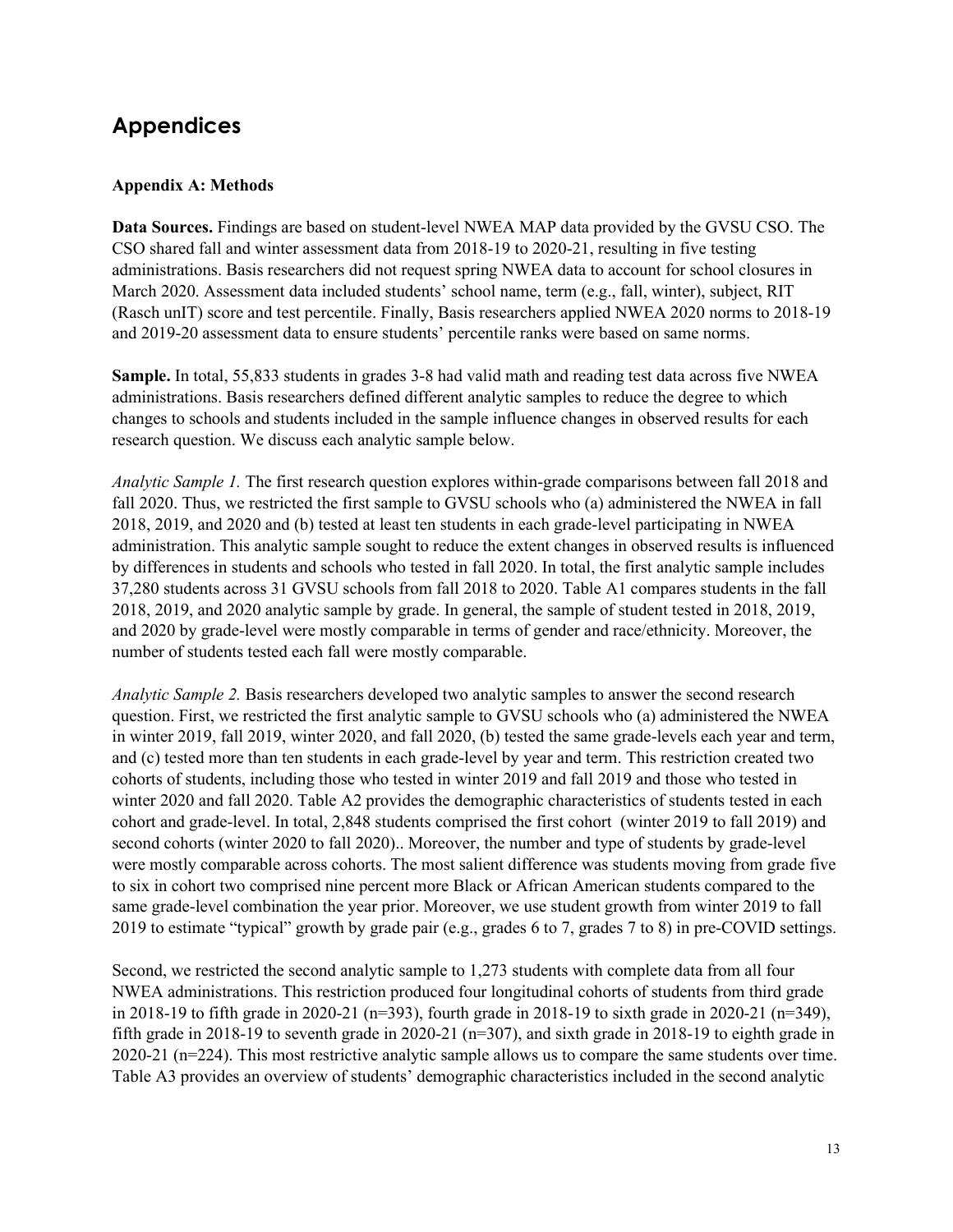sample. Students included in this sample were mostly comparable to students from this first analytic sample.

**Measures.** Basis researchers used NWEA MAP Growth reading and mathematics assessment scores in this report. We include student RIT (Rasch unIT) scores for fall and winter assessments and corresponding achievement percentiles. Achievement percentiles for each test administration were calculated using NWEA 2020 MAP growth norms.

**Analytic Strategy.** Below we describe the analytic strategy for each research question included in this report.

## **How did GVSU students perform in fall 2020 relative to a typical school year?**

Basis researchers calculated the median student percentile in fall 2018, fall 2019, and fall 2020 by gradelevel and subject to answer this research question. Moreover, we also analyzed results by student race/ethnicity.

#### **How has student growth changed since COVID-19 school closures in March 2020?**

Basis researchers measured student growth in two ways. First, we calculated a RIT difference score by subtracting students' winter 2019 and winter 2020 scores from their fall 2019 and fall 2020 scores. We then compared the distribution in scores between the pre- (winter 2019 to fall 2019) and mid-COVID periods (winter 2020 to fall 2020). This approach highlights students' raw growth but likely conceals growth for older students due to younger students growing at higher rates on NWEA assessments. To account for this, we explored changes in normative achievement status by grouping students into deciles (e.g.,  $1-10^{th}$  percentile,  $11-20^{th}$  percentile,  $21-30^{th}$  percentile) using their percentile ranks in winter and fall terms. We then calculated the percentage of students who stayed the same in the same decile in fall 2020 compared to winter 2020 ("stayers"), the percentage of students moving up at least one decile in fall 2020 relative to winter 2020 ("movers"), and percentage of students moving down at least one decile in fall 2020 ("sliders"). We applied the same process to winter 2019 and fall 2019 NWEA data to serve as a reference point.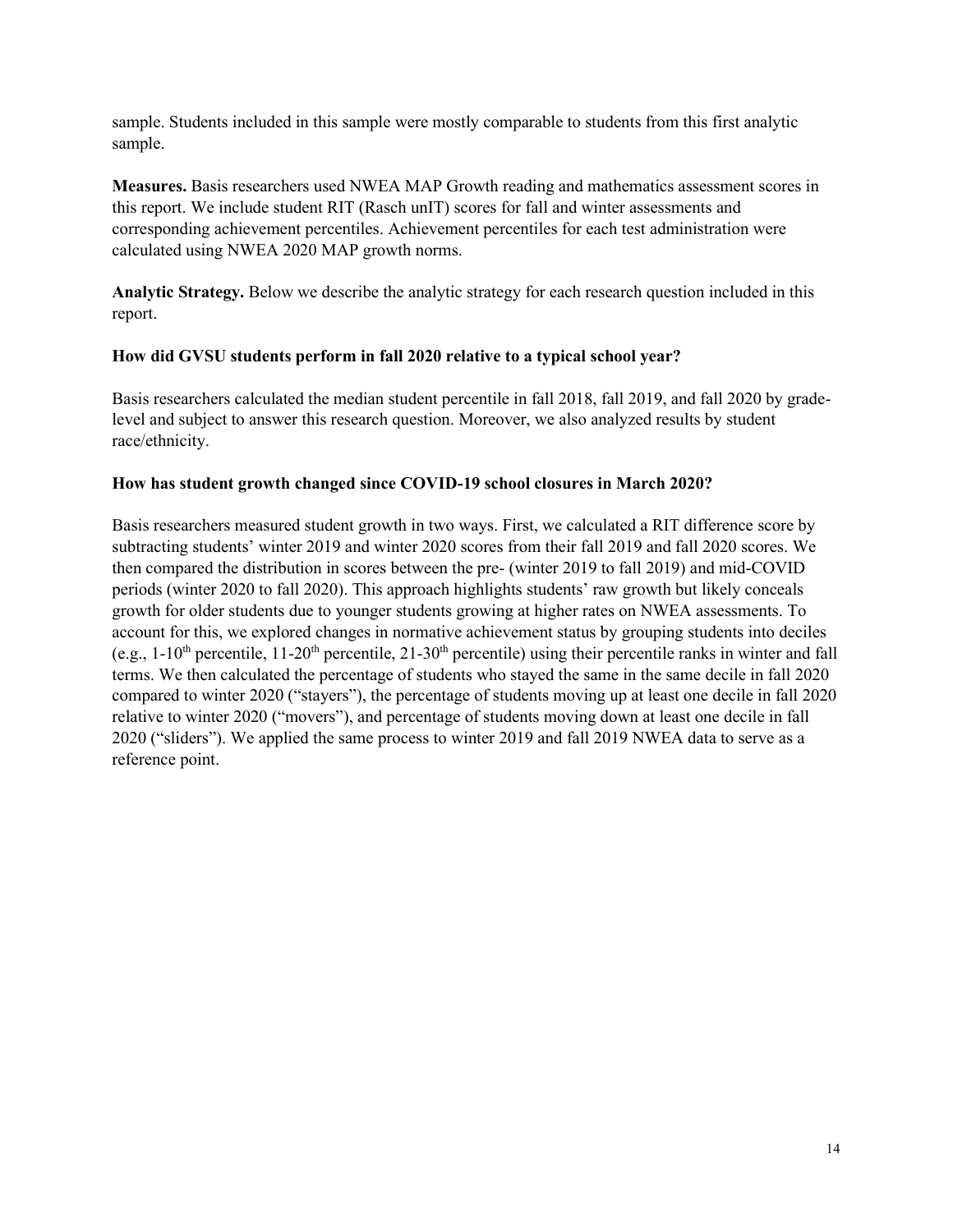| Grade                   |   | <b>Students</b> | Schools | Male | Black        | White | Hispanic | Other |
|-------------------------|---|-----------------|---------|------|--------------|-------|----------|-------|
| $\infty$<br>201<br>Fall | 3 | 2,223           | 31      | 0.51 | 0.56         | 0.26  | 0.08     | 0.10  |
|                         | 4 | 2,264           | 31      | 0.50 | 0.53         | 0.29  | 0.07     | 0.11  |
|                         | 5 | 2,211           | 31      | 0.49 | 0.57         | 0.28  | 0.07     | 0.08  |
|                         | 6 | 2,167           | 31      | 0.50 | 0.55         | 0.29  | 0.08     | 0.09  |
|                         |   | 1,966           | 31      | 0.52 | 0.50         | 0.32  | 0.08     | 0.09  |
|                         | 8 | 1,855           | 31      | 0.51 | 0.49         | 0.33  | 0.08     | 0.09  |
| Grade                   |   | <b>Students</b> | Schools | Male | Black        | White | Hispanic | Other |
| $\circ$<br>201<br>Fall  | 3 | 2,140           | 31      | 0.51 | 0.56         | 0.25  | 0.08     | 0.11  |
|                         | 4 | 2,141           | 31      | 0.51 | 0.56         | 0.26  | 0.07     | 0.09  |
|                         | 5 | 2,172           | 31      | 0.49 | 0.54         | 0.27  | 0.08     | 0.10  |
|                         | 6 | 2,051           | 31      | 0.49 | 0.55         | 0.28  | 0.08     | 0.09  |
|                         | 7 | 1,936           | 31      | 0.50 | 0.51         | 0.31  | 0.09     | 0.10  |
|                         | 8 | 1,850           | 31      | 0.53 | 0.49         | 0.34  | 0.09     | 0.08  |
| Grade                   |   | <b>Students</b> | Schools | Male | <b>Black</b> | White | Hispanic | Other |
|                         | 3 | 2,117           | 31      | 0.49 | 0.59         | 0.24  | 0.07     | 0.10  |
| 2020<br>Fall            | 4 | 2,177           | 31      | 0.51 | 0.56         | 0.26  | 0.08     | 0.10  |
|                         | 5 | 2,187           | 31      | 0.52 | 0.55         | 0.27  | 0.09     | 0.09  |
|                         | 6 | 2,097           | 31      | 0.49 | 0.56         | 0.27  | 0.08     | 0.09  |
|                         | 7 | 1,915           | 31      | 0.49 | 0.53         | 0.30  | 0.09     | 0.09  |
|                         | 8 | 1,811           | 31      | 0.51 | 0.51         | 0.31  | 0.09     | 0.09  |

**Table A1: Demographic Characteristics of Analytic Sample Used in First Research Question**

*Note: Percentages might not equal 100 due to rounding.* Source: NWEA Map Growth, fall assessment; author's analyses.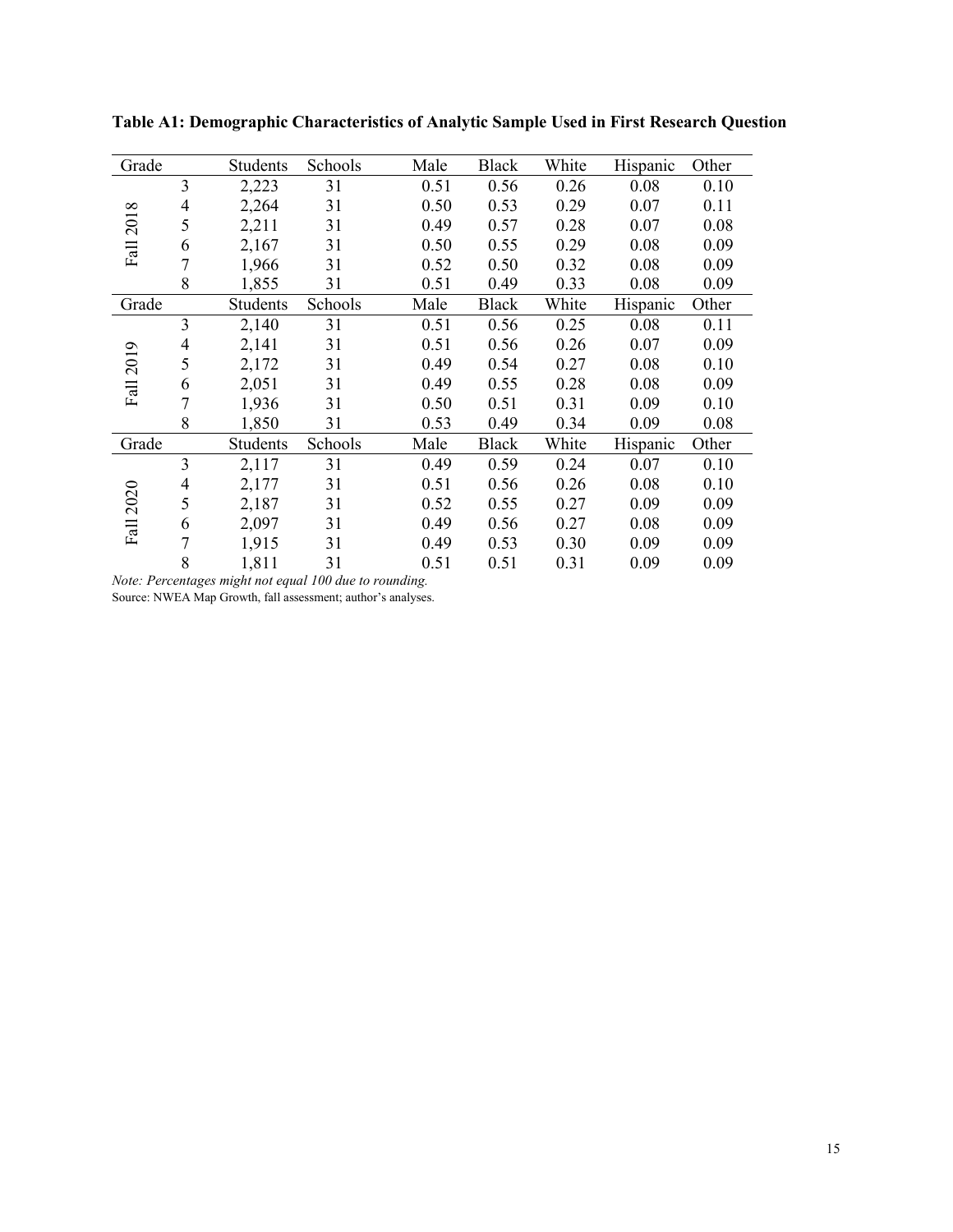|       | W19 | F <sub>19</sub> | <b>Students</b> | Schools | Male | <b>Black</b> | White | Hispanic | Other |
|-------|-----|-----------------|-----------------|---------|------|--------------|-------|----------|-------|
|       | 3   | 4               | 325             | 8       | 0.51 | 0.77         | 0.17  | 0.04     | 0.02  |
|       | 4   | 5               | 301             | 8       | 0.53 | 0.74         | 0.19  | 0.03     | 0.03  |
| Grade | 5   | 6               | 287             | 7       | 0.46 | 0.70         | 0.21  | 0.04     | 0.04  |
|       | 6   |                 | 254             | 6       | 0.49 | 0.71         | 0.22  | 0.04     | 0.04  |
|       | ┑   | 8               | 250             | 6       | 0.52 | 0.66         | 0.27  | 0.02     | 0.05  |
|       | W20 | F20             | Students        | Schools | Male | <b>Black</b> | White | Hispanic | Other |
|       | 3   | 4               | 318             | 8       | 0.50 | 0.81         | 0.17  | 0.04     | 0.03  |
|       | 4   | 5               | 336             | 8       | 0.52 | 0.76         | 0.17  | 0.04     | 0.03  |
| Grade | 5   | 6               | 276             | 7       | 0.53 | 0.79         | 0.14  | 0.03     | 0.03  |
|       | 6   |                 | 269             | 6       | 0.47 | 0.68         | 0.21  | 0.06     | 0.05  |
|       |     | 8               | 232             | 6       | 0.50 | 0.74         | 0.22  | 0.01     | 0.03  |

**Table A2: Demographic Characteristics of First Analytic Sample Used in Second Research Question**

*Note: Percentages might not equal 100 due to rounding.* Source: NWEA Map Growth, fall assessment; author's analyses.

**Table A3: Demographic Characteristics of Second Analytic Sample Used in Second Research Question**

|       | W19 | F20 | Students | Male | Black | White | Hispanic | Other |
|-------|-----|-----|----------|------|-------|-------|----------|-------|
|       |     |     | 393      | 0.52 | 0.80  | 0.15  | 0.03     | 0.02  |
| Grade |     |     | 349      | 0.50 | 0.81  | 0.13  | 0.03     | 0.03  |
|       |     |     | 307      | 0.51 | 0.77  | 0.16  | 0.03     | 0.03  |
|       |     |     | 234      | 0.50 | 0.74  | 0.21  | 0.01     | 0.03  |

*Note: Percentages might not equal 100 due to rounding.* Source: NWEA Map Growth, fall assessment; author's analyses.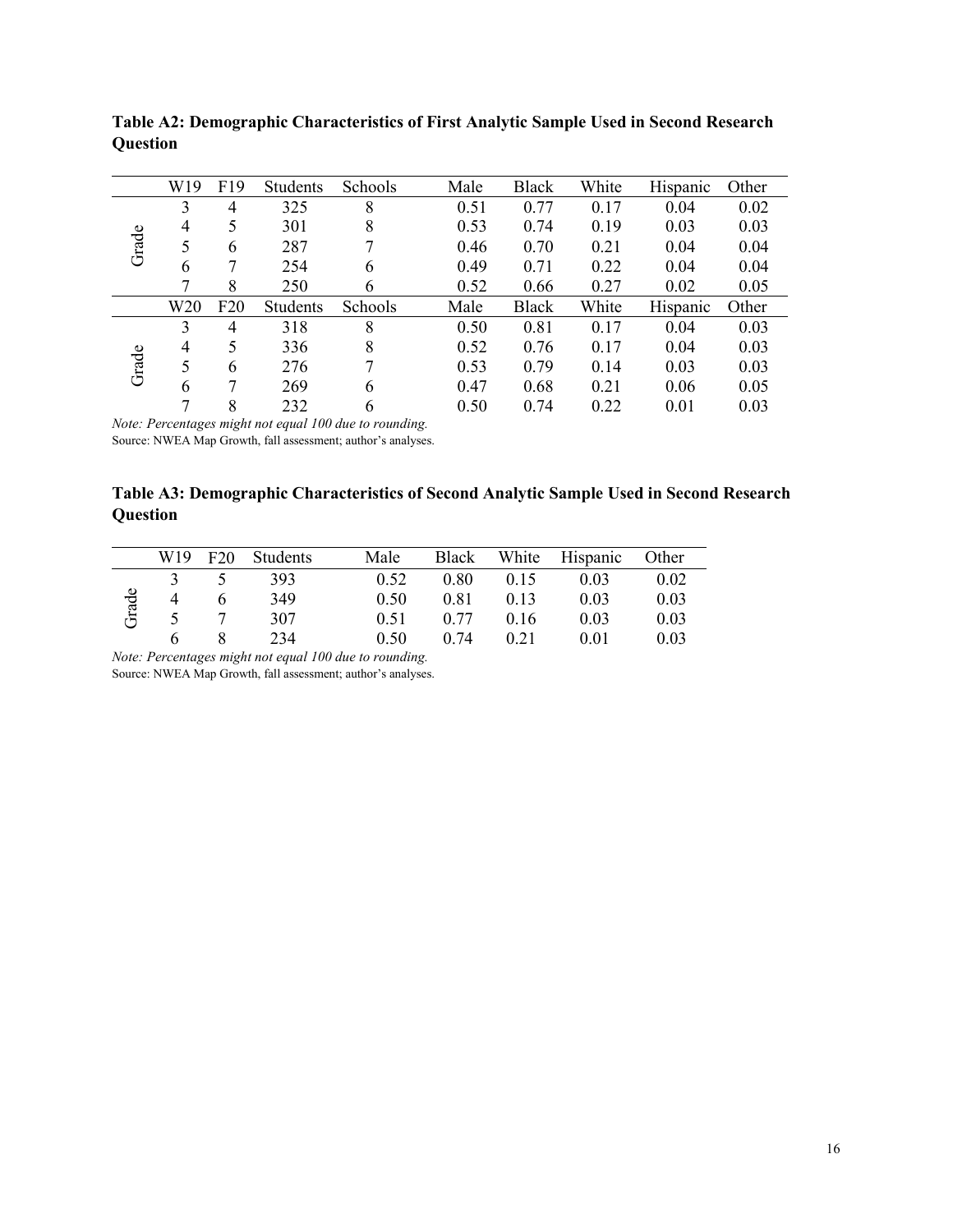#### **Appendix B**



**Figure B1: NWEA MAP achievement percentiles in reading by grade-level and race/ethnicity in fall 2018, 2019, and 2020** 









Source: NWEA Map Growth, fall Assessment; author's analyses.

**2019 2020**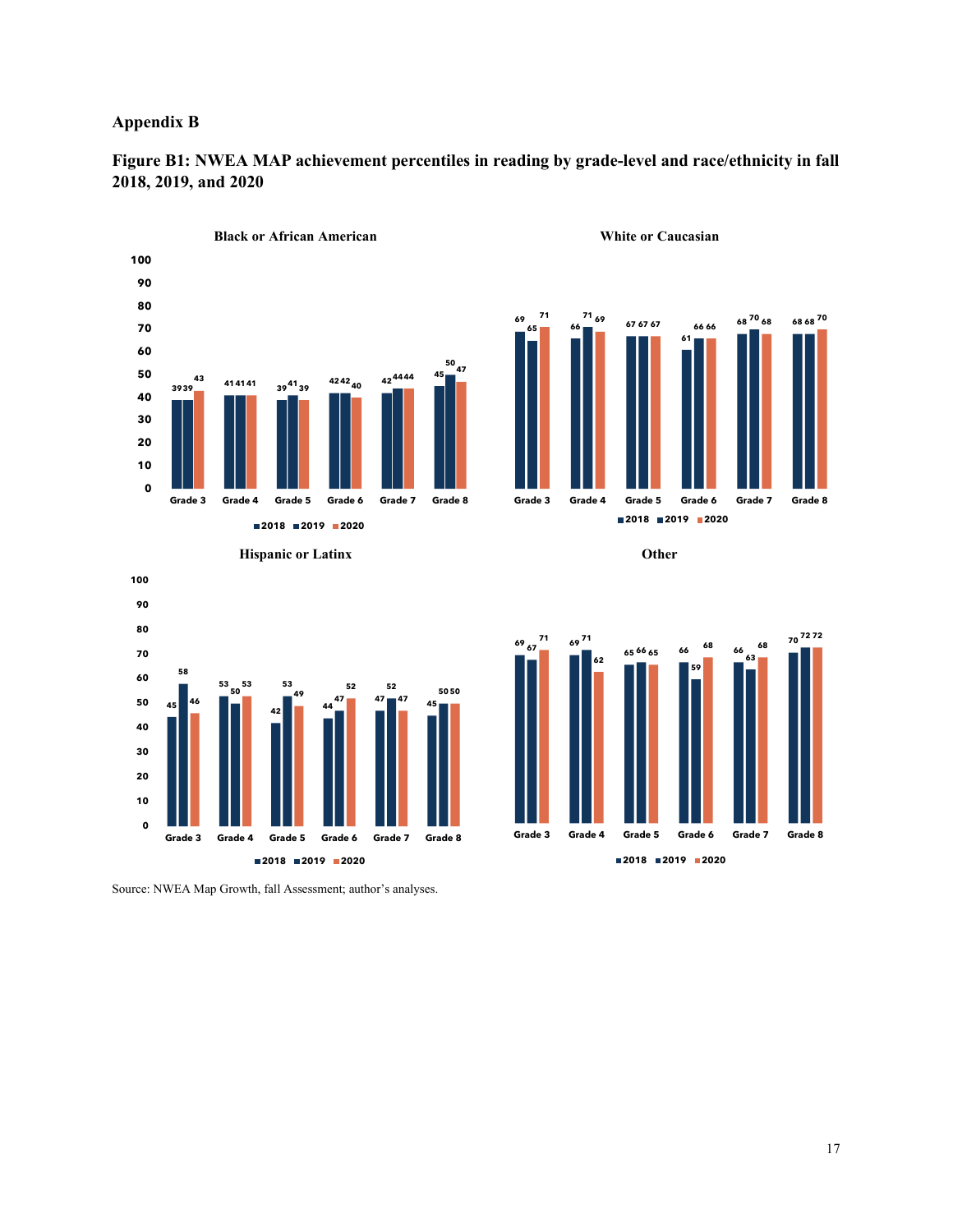#### **Appendix C**



**Figure C1: Percentage of Black or African American students shifting relative position in math percentile from winter 2019-fall 2019 versus winter 2020-fall 2020**

Source: NWEA Map Growth, fall assessment; author's analyses.



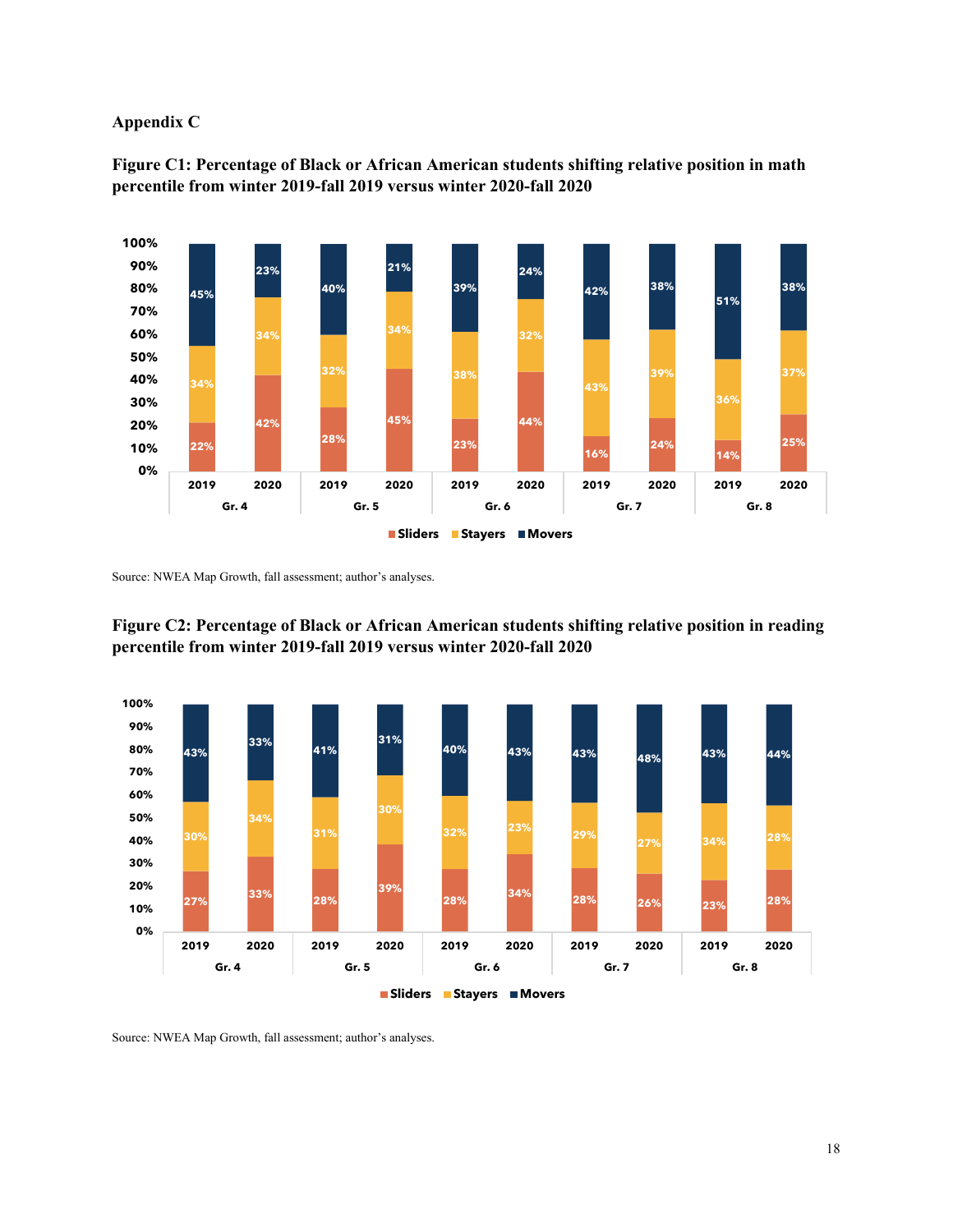

**Figure C3: Percentage of White or Caucasian students shifting relative position in math percentile from winter 2019-fall 2019 versus winter 2020-fall 2020** 

Source: NWEA Map Growth, fall assessment; author's analyses.



**Figure C4: Percentage of White or Caucasian students shifting relative position in reading percentile from winter 2019-fall 2019 versus winter 2020-fall 2020**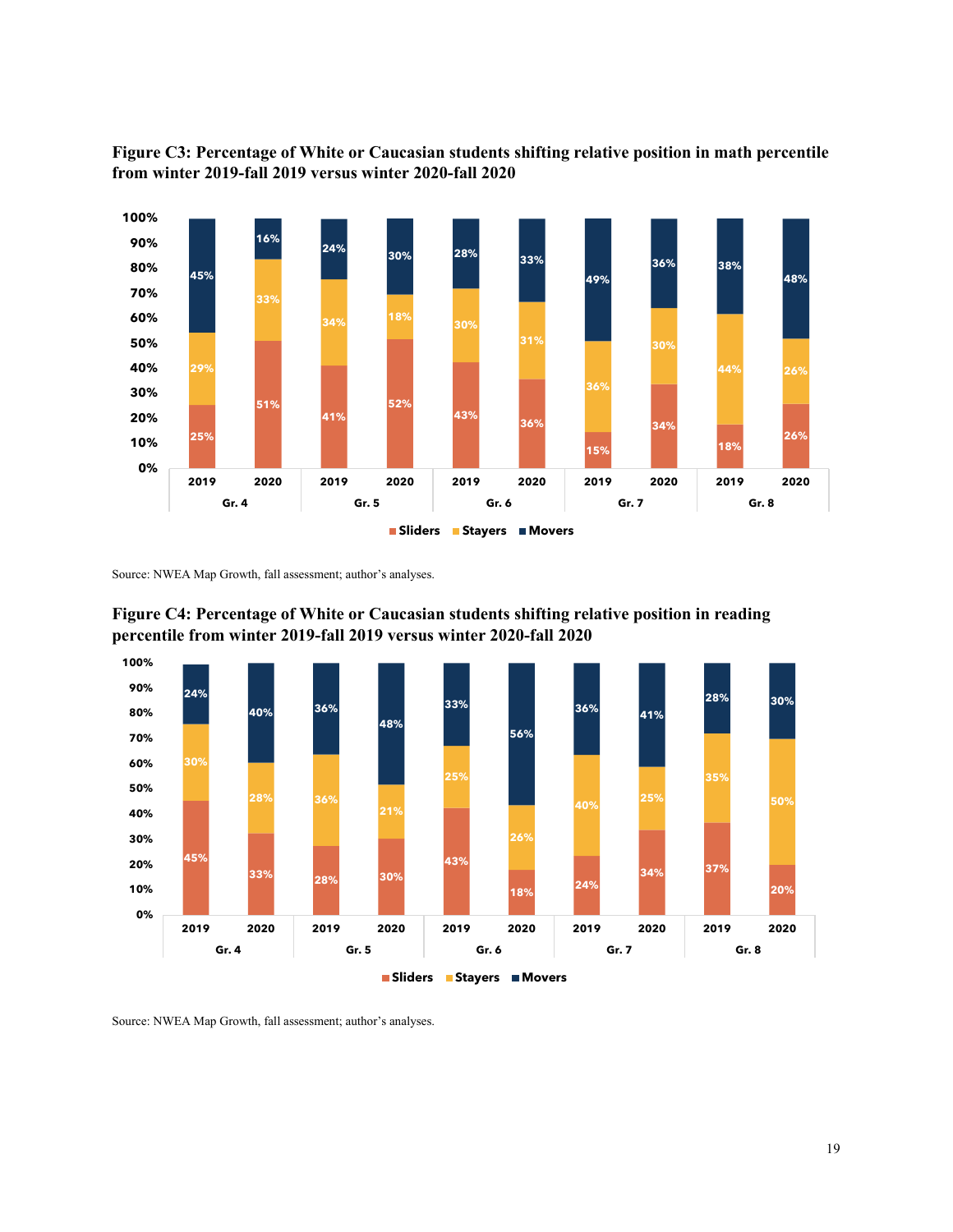

**Figure C5: Percentage of Hispanic or Latinx students shifting relative position in math percentile from winter 2019-fall 2019 versus winter 2020-fall 2020** 

Source: NWEA Map Growth, fall assessment; author's analyses.



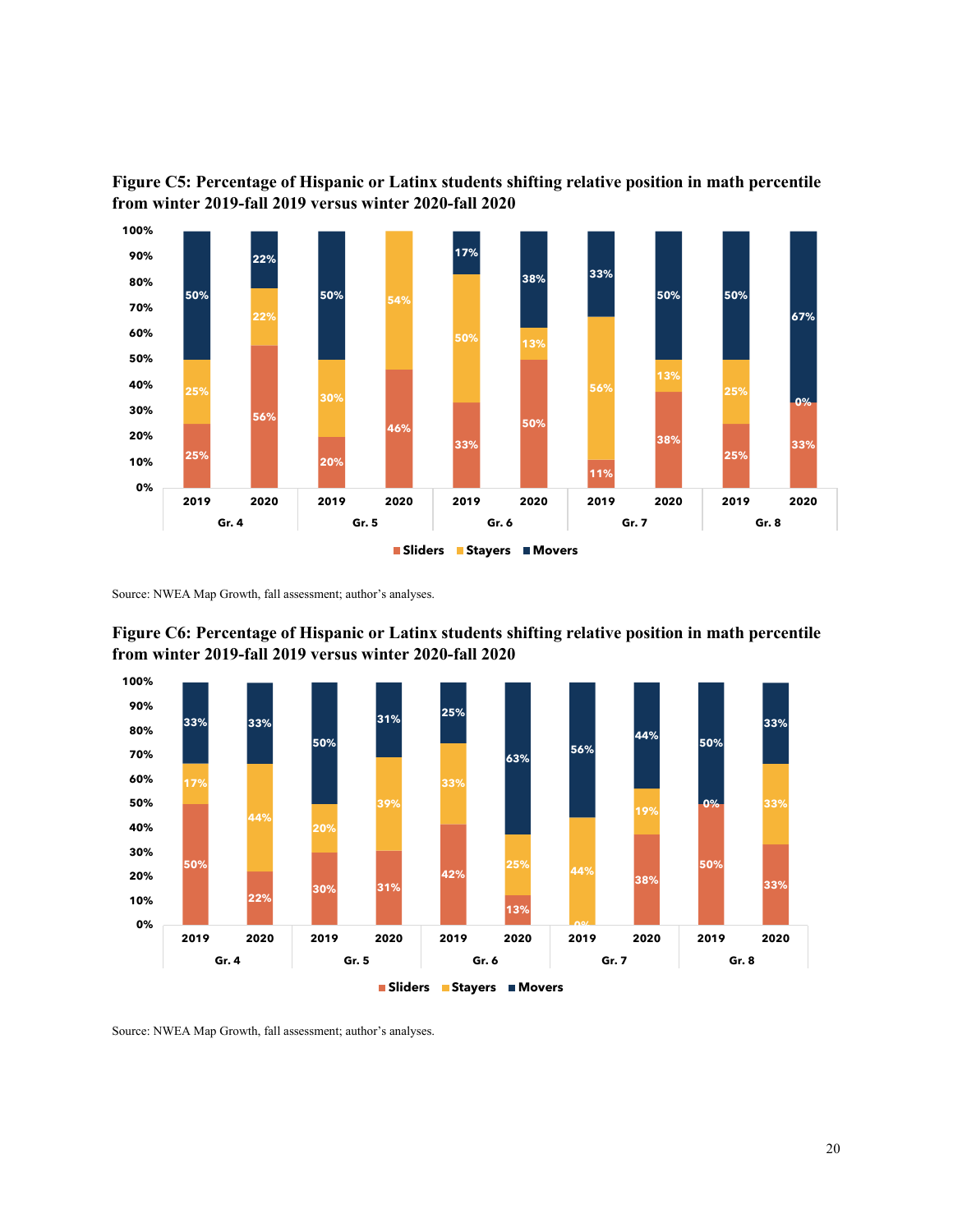



Source: NWEA Map Growth, fall assessment; author's analyses.



**Figure C7: Percentage of Other students shifting relative position in reading percentile from winter 2019-fall 2019 versus winter 2020-fall 2020**